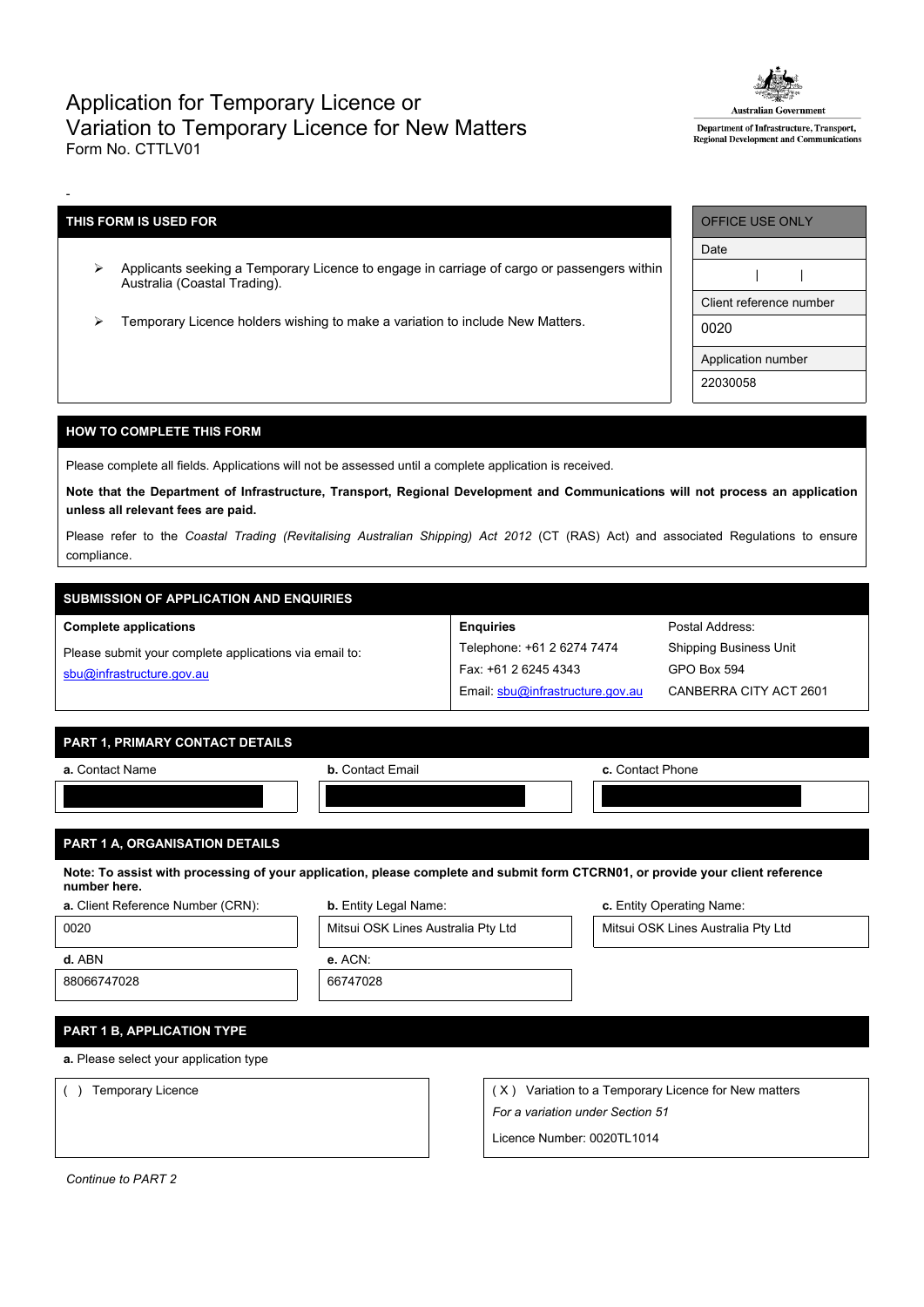|                          | PART 2, VOYAGE DETAILS                                     |                  |                    |     |                                 |            |                                    |                                                                |               |                                        |                                               |
|--------------------------|------------------------------------------------------------|------------------|--------------------|-----|---------------------------------|------------|------------------------------------|----------------------------------------------------------------|---------------|----------------------------------------|-----------------------------------------------|
| Category of<br>trade $1$ | Cargo description                                          | Load port        | Discharge port     |     | Volume /<br>amount <sup>2</sup> |            | <b>Vessel</b><br>name <sup>3</sup> | <b>Vessel</b><br>capacity/ size<br>(gross tonnes) <sup>3</sup> | Vessel type 3 | <b>Dangerous</b><br>goods <sup>4</sup> | <b>Relationship to</b><br>Vessel <sup>5</sup> |
| <b>General Cargo</b>     | <b>Road Vehicles</b><br>and Transport<br>Equirpment        | Fremantle        | Adelaide           | 10  | <b>UNIT</b>                     | 5/04/2022  |                                    |                                                                |               | <b>No</b>                              | A                                             |
| <b>General Cargo</b>     | <b>Road Vehicles</b><br>and Transport<br>Equirpment        | Fremantle        | Port Kembla        | 50  | <b>UNIT</b>                     | 20/04/2022 |                                    |                                                                |               | <b>No</b>                              | $\boldsymbol{\mathsf{A}}$                     |
| <b>General Cargo</b>     | <b>Road Vehicles</b><br>and Transport<br>Equirpment        | Fremantle        | <b>Port Kembla</b> | 50  | <b>UNIT</b>                     | 5/04/2022  |                                    |                                                                |               | <b>No</b>                              | A                                             |
| <b>General Cargo</b>     | <b>Road Vehicles</b><br>and Transport<br>Equirpment        | Fremantle        | Adelaide           | 10  | <b>UNIT</b>                     | 20/04/2022 |                                    |                                                                |               | <b>No</b>                              | $\boldsymbol{\mathsf{A}}$                     |
| <b>General Cargo</b>     | <b>Road Vehicles</b><br>and Transport<br>Equirpment        | <b>Fremantle</b> | <b>Brisbane</b>    | 50  | <b>UNIT</b>                     | 5/04/2022  |                                    |                                                                |               | <b>No</b>                              | $\boldsymbol{\mathsf{A}}$                     |
| <b>General Cargo</b>     | <b>Road Vehicles</b><br>and Transport<br>Equirpment        | Fremantle        | Melbourne          | 50  | <b>UNIT</b>                     | 5/04/2022  |                                    |                                                                |               | No                                     | $\boldsymbol{\mathsf{A}}$                     |
| <b>General Cargo</b>     | <b>Road Vehicles</b><br>and Transport<br>Equirpment        | Fremantle        | <b>Brisbane</b>    | 50  | <b>UNIT</b>                     | 20/04/2022 |                                    |                                                                |               | No                                     | $\boldsymbol{\mathsf{A}}$                     |
| <b>General Cargo</b>     | <b>Road Vehicles</b><br>and Transport<br>Equirpment        | Port Kembla      | Fremantle          | 130 | <b>UNIT</b>                     | 3/04/2022  |                                    |                                                                |               | <b>No</b>                              | A                                             |
| <b>General Cargo</b>     | <b>Road Vehicles</b><br>and Transport<br><b>Equirpment</b> | <b>Brisbane</b>  | Fremantle          | 130 | <b>UNIT</b>                     | 1/04/2022  |                                    |                                                                |               | No                                     | $\boldsymbol{\mathsf{A}}$                     |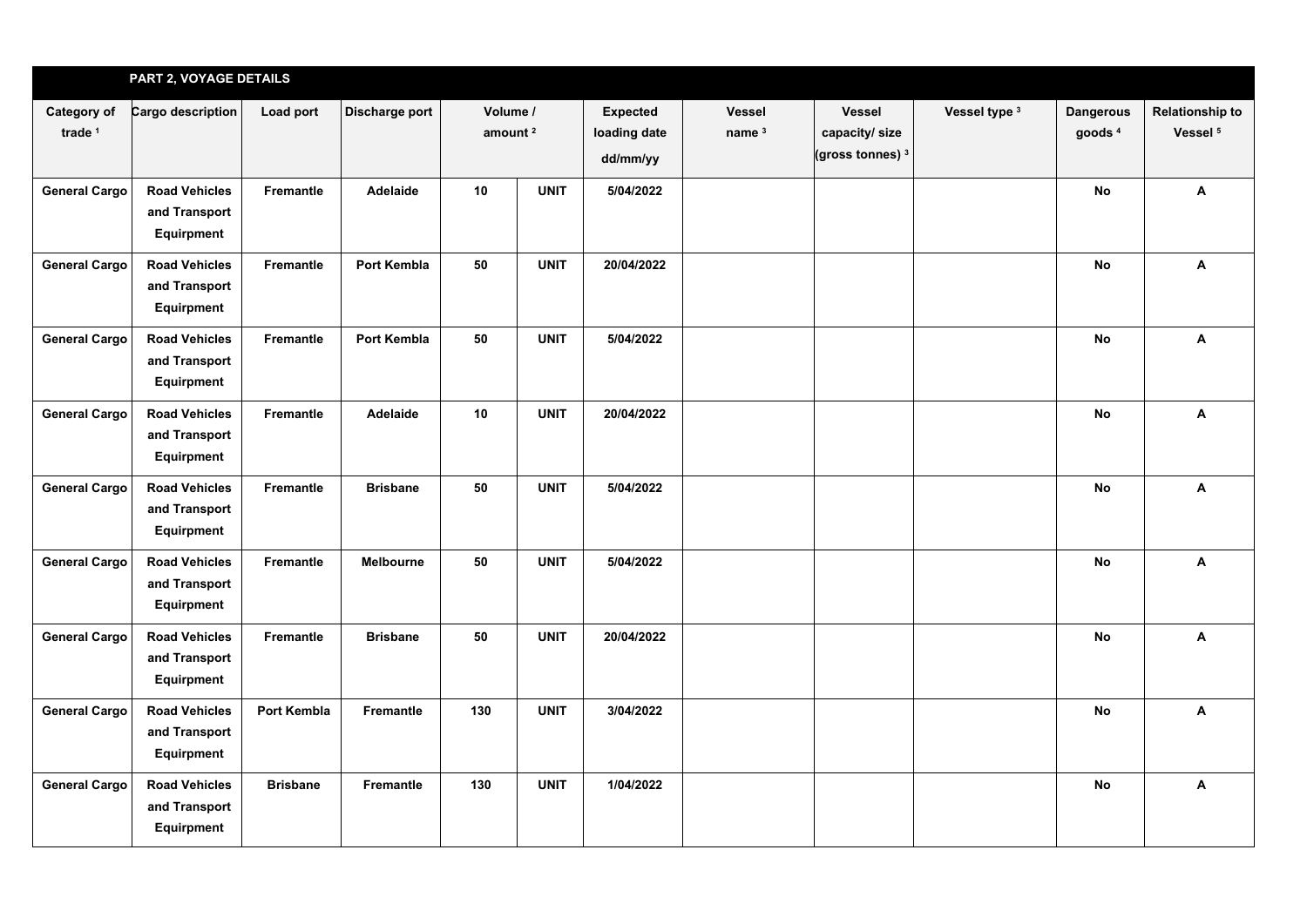| General Cargo | <b>Road Vehicles</b><br>and Transport<br>Equirpment | Fremantle | <b>Darwin</b>    | 30  | <b>UNIT</b> | 6/04/2022  |  | No |   |
|---------------|-----------------------------------------------------|-----------|------------------|-----|-------------|------------|--|----|---|
| General Cargo | <b>Road Vehicles</b><br>and Transport<br>Equirpment | Melbourne | Fremantle        | 130 | <b>UNIT</b> | 5/04/2022  |  | No | A |
| General Cargo | <b>Road Vehicles</b><br>and Transport<br>Equirpment | Fremantle | <b>Melbourne</b> | 50  | <b>UNIT</b> | 20/04/2022 |  | No | A |